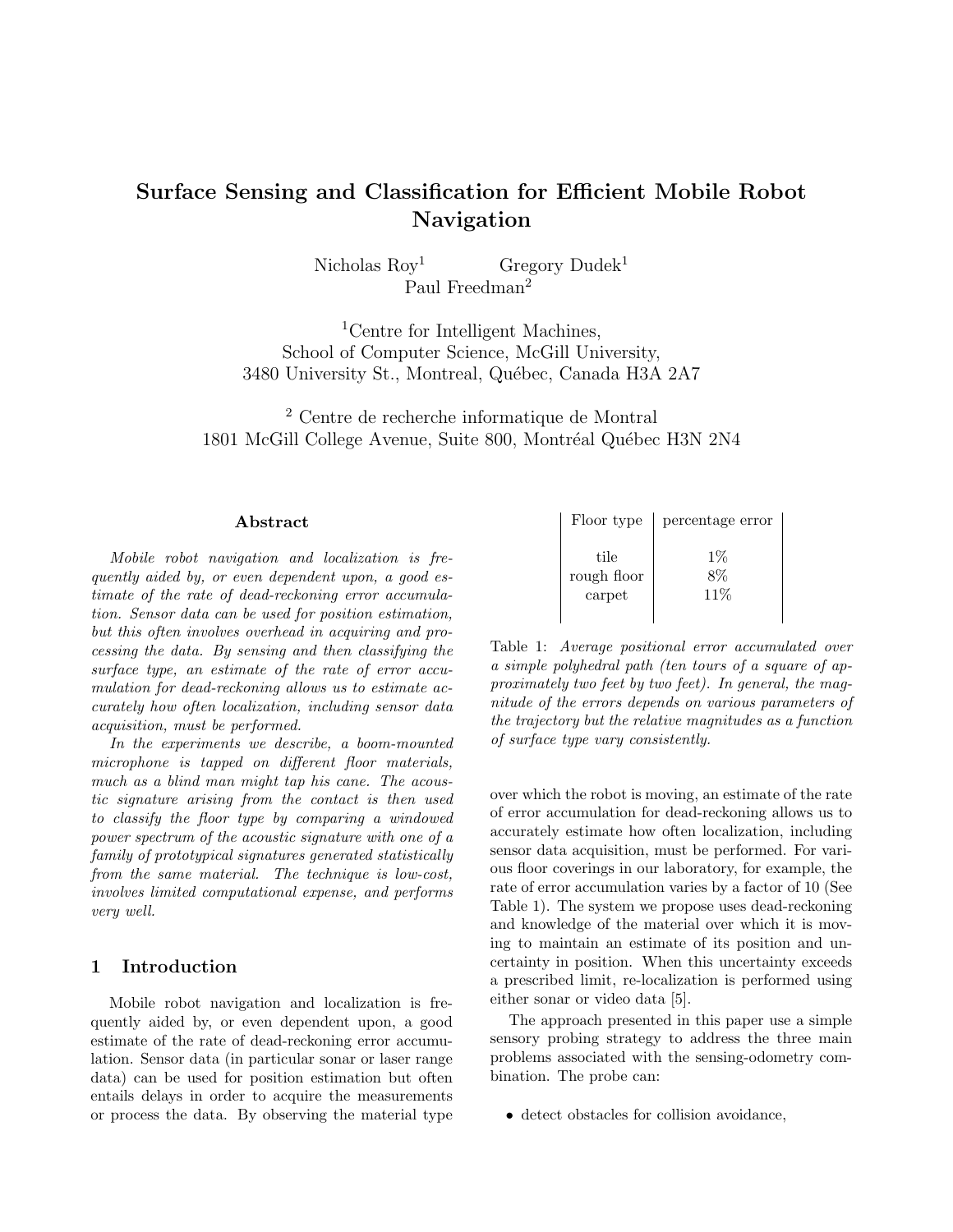- detect holes or drop-offs (for example stairways or ramps),
- be used to perform floor surface identification while navigating (the emphasis of this paper).

This third task, in particular, is the most useful in tackling the positional error inherent in odometry. By identifying surface properties such as compliance (e.g. plastic or carpeted surfaces) which would lead to high odometric errors, or hardness (e.g. tiled surfaces) which would lead to lower odometric errors, an appropriate frequency of use for the more resource intensive perception system could be determined.

A boom-mounted microphone is mounted on the front of the robot and is tapped on the ground in front of the mobile robot as it moves, analogous to the way in which a blind person might use their cane. The acoustic/vibrational signature picked up by the microphone and arising from the contact is then used to classify the floor type. In previous studies, we have examined various strategies and control mechanisms and assemblies for performing the tapping [6]. Surface identification is accomplished by preceding the use of the on-line system by a surface learning phase where different samples are classified and protypes for recognition are generated. A family of several prototypes may be generated for a single material. During the on-line stage, a real signal is acquired by tapping, and identification is performed by comparing a windowed power spectrum of the acoustic signature with the sets of families of prototypical signatures generated during the learning stage. The technique is low-cost and involves only limited computational expense.

The inspiration for the sensory probe presented in this paper is the specialized manner in which certain blind people use a cane easily to detect obstacles and drop-offs and surface height variations. Furthermore, using proprioceptive vibrations that travel up the cane from the impact of the tip against the floor surface, the user can often identify the type of material underfoot [8]. The experienced user can walk a line dividing two different floor materials, using the cane to identify each one and the border between them. It should be noted that this ability does not come simply from the sound of the cane hitting the floor; if the cane is insulated from the user's hand, so that he or she cannot feel the impact but only hear it, the ability to differentiate floor materials is severely impaired. On the other hand, if the sound of the impact is deadened (e.g. with earplugs), the user still has this ability, although accuracy is decreased. By mounting a microphone at the tip of a boom, and using the boom in the same manner as a cane, a robot can (in principle) detect obstacles, holes, and do surface identification in the same manner as a blind person. This is the subject of the present article.

# 2 Background

Most work on robotic sensors falls into two categories: tactile sensors and position sensors [1]. Our work also uses what is essentially a tactile sensor, but it is unlike most existing tactile sensors described in the literature. Most work on tactile sensors has been conducted with the goal of identifying shapes by following their contours, just as a human hand can identify a shape using fingers. These sensors are largely feelers, and at best could be used for obstacle detection and drop-off detection, but they do not have the sophistication for surface identification. With the development of slippage detectors, and possibly the implementation of a much finer grain of sensor within a large feeler, surface identification could be similar to that of a human hand, but for this much more development is needed.

Krotkov [3] has also recently examined generic surface identification (without motivation from mobile robot navigation) using acoustic signatures in a different framework and with a somewhat different approach than our own. His reported identification rates are slightly lower than those reported here.

Surface identification has been explored to a limited degree within the context of quality control, but the focus is primarily on detecting atypical samples, rather than on classification. These systems rely primarily on defects that change the acoustic or electromagnetic reflectivity of the surface, and as such are able to identify simply everything that is not a particular surface. Visual systems have been developed to identify many surfaces with high success rates eg. [9] but there exist floor surfaces which they cannot identify with any notable success rate. Furthermore, these systems are often costly in terms of equipment and processing power. The sensor we describe here has the advantages of being cheap and fast.

## 3 System Hardware

Our work in this area began with a small condensertype microphone attached to the tip of a boom (flexible rod) mounted on an RWI B-12 mobile robot equipped with radio antenna controlled from a Sun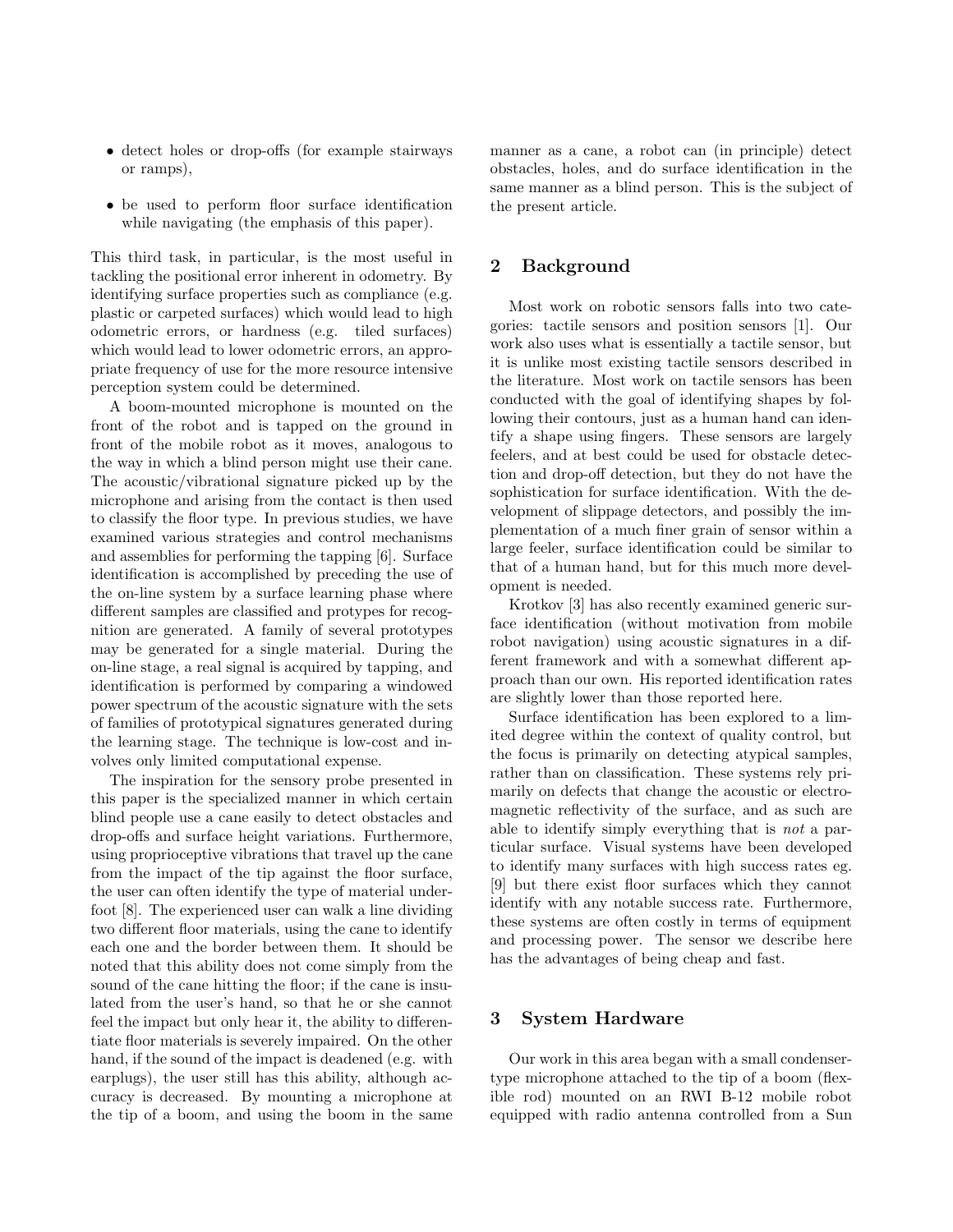workstation, with a separate onboard HC11 microcontroller for controlling the tapping pattern of the boom in front of the robot, much as a blind man would tap his cane [6].

In subsequent work [4], we chose to concentrate on a new mechanical system to support the boom. The results reported here were obtained using a commercial pan and tilt unit connected to a Silicon Graphics (SGI) workstation (there is also a version for the Sun SPARC 1+ workstation) using the 44kHz sampling frequency of the SGI audio port (8000 Hz sampling rate for the SPARCstation).

#### 3.1 Acoustic transduction

The microphone used was selected to be impact resistant, small, and and light weight. In some environments, a microphone design that limits sensitivity to ambient sounds may also be desirable. In fact, since a large part of the acoustic signature comes from the vibratory signal of the impact itself, acceptable results may be obtainable by coupling the acoustic transducer to the tapping stick and minimizing the sensitivity to sound (in this case, avoiding the pickup of motor noise from the drive becomes an issue). In practice, we have obtained good results using various low-cost condenser type microphones.

#### 3.2 Pan and Tilt Unit

The experimental methodology employed a two degree-of-freedom stepper-motor based pan-tilt unit (Directed Perception, model PTU-C) to move the boom-mounted microphone.

An appropriate boom must behave with both flexibility and rigidity. Flexibility leads to reduced torqueload on the drive and a reduced risk of damage when the sensor is driven (or overdriven) into a rigid material. On the other hand, rigidity increases the impact noise of the microphone and simplifies modelling of the end-point position and control of the rod (which is complicated by the impacts on different materials that it must sustain).

In previous work [6], a piece of 7.5mm diameter semi-rigid lucite (similar to plexiglass) was used. More recent work [4] demonstrated that a thin hollow aluminum rod proved to be a more stable experimental platform and this was the boom used for the experiments reported here (trading off flexibility against rigidity).

# 4 Sound Analysis

A simple fixed threshold was used to detect the onset of the impact signal when the boom/microphone makes contact with the floor material. Time domain analysis immediately shows that typical floor materials can have have substantially different signal characteristics. For example, linoleum tends to have a bell-shaped decaying waveform with a characteristic double-bell, whereas those waveforms for carpet and tile exhibit much variability.

Although qualitative time domain classification of such signals is used in some contexts, we found existing qualitative classification schemes (attack, decay rate, etc.) insufficiently precise or inapplicable to this class of signals. Instead, we used a continuous frequency domain characterization of the signals [2]. For most materials we have examined, discrimination is possible even with 8 kHz bandwidth although our current implementation can use somewhat higher frequencies. Characteristic spectra including one with high-frequency components are shown in Figure 1.



Figure 1: Sample characteristic time domain signal signals from metal and wood floor surfaces.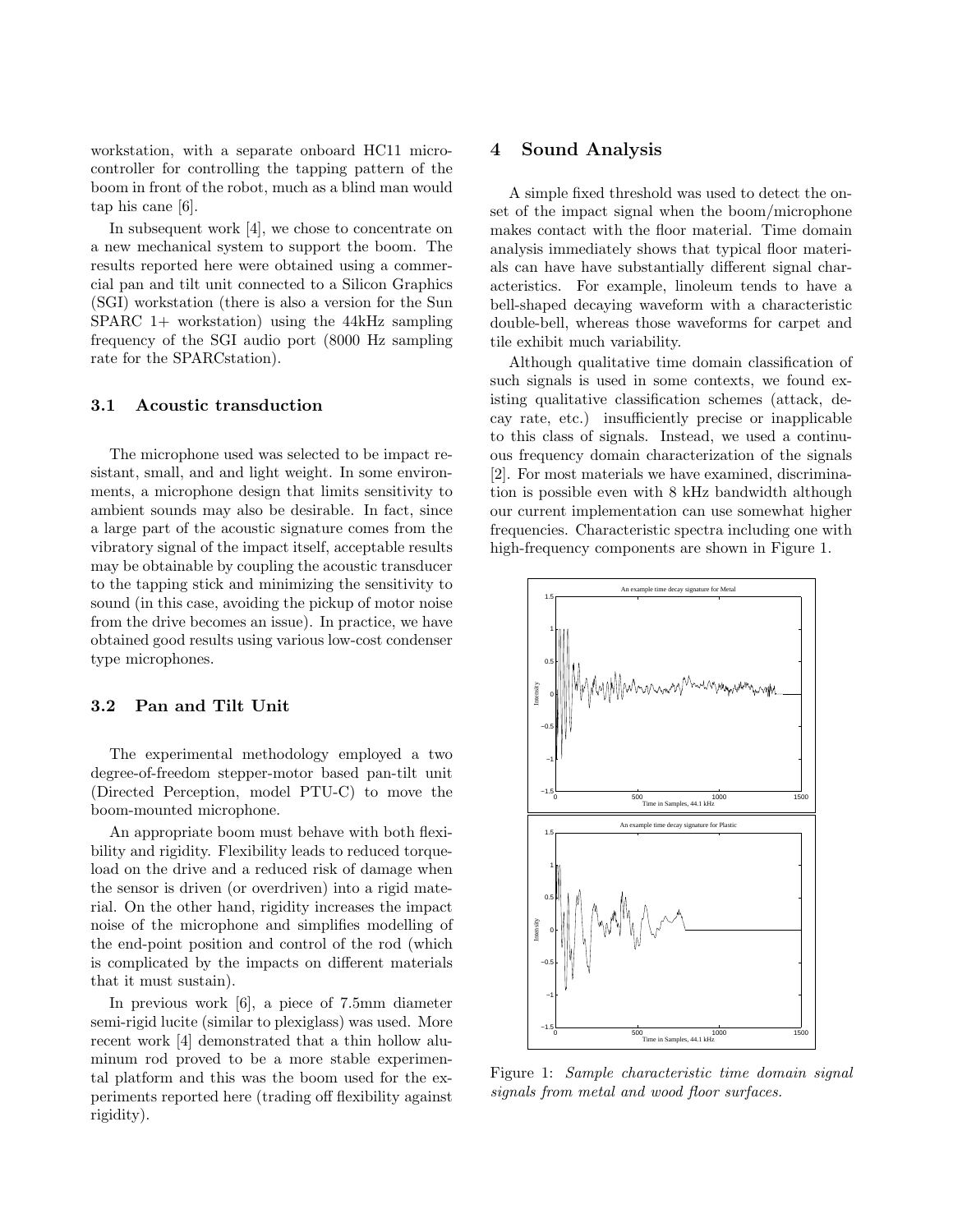#### 4.1 Correlation Techniques

Our approach to signal matching is simple and efficient: to perform a normalized cross correlation between an unknown signal  $s(\omega)$  and the signals  $k_i(\omega)$ which are members of a library  **of known prototypes** along with their associated typing information:

$$
m(\mathbf{s}, \mathbf{k}_i) = \mathbf{s} \circ \mathbf{k}_i. \tag{1}
$$

Preliminary classification of the surface type t is thus a matter of selecting the surface type that best matches the candidate signal:

$$
t = \text{type}_i \mid \max_i(m(\mathbf{s}, \mathbf{k}_i))
$$
 (2)

A further improvement was to threshold the cross correlation product. If the product between the unknown signal  $s(\omega)$  and the  $k_i(\omega)$  for type t was above 0.9, then the classification was deemed to be successful; otherwise (values less than 0.9), the signal  $s(\omega)$ was deemed to be "unknown". This allowed us to determine if a signal  $s(\omega)$  could be correctly identified or not.

Clearly, the difficulty with this method is establishing the characteristic spectra of known surfaces (floor materials). In fact, simple methods such as averaging are inappropriate. A major reason for this is that we have found that the acoustic signature of simple surfaces (even at a fixed location) can take on different prototypical forms, as shown in Figure 2. Note that although the two signals are grossly similar, they exhibit as variety of different peaks and amplitude variations. In addition, we have found that different harmonics can be excited in different proportions due to variations in operating conditions such as temperature and humidity.

By using a small set of alternative characteristic spectra for each material, this problem can be resolved. In the section below, we outline this methodology for generating a family of characteristic spectra. This approach has the advantage of being generic, i.e. it makes few assumptions about the specific class of surfaces being dealt with, it can be performed automatically, and is much less case-specific that methods that attempt to infer "higher-level" features for detection.

## 4.2 Our experiments : generating characteristic spectra

Six categories of floor material were chosen for study: wood (table top), cement (cylinder), plastic



Figure 2: Two different acoustic signatures for the same glass surface.

(empty box), glass (empty bottle), and two kinds of metal (I-beam, empty box).

Using these samples, a total of 105 training samples (acoustic signatures) were obtained over a one day period, to generate the characteristic spectra required for our classification purposes, using the mean statistic for each surface: wood (20 samples), cement (10), plastic (20), glass (40), I-beam (10), metal box (5). (Median, maximum and minimum statistics were also used to generate characteristic spectra but they resulted in poorer recognition accuracy.)

As shown in Table 2, different numbers of characteristic spectra were required for the different floor materials, based on qualitative observations of the variability in their acoustic signatures, i.e. the number of characteristic spectra for each floor type was increased until 100% of the training samples could be classified correctly.

Once these characteristic spectra were defined, a total of 60 more samples were obtained for testing purposes, ten for each floor type. The results of the classification are presented in Table 3. In some cases, certain samples were identified as "unknown"; no sam-